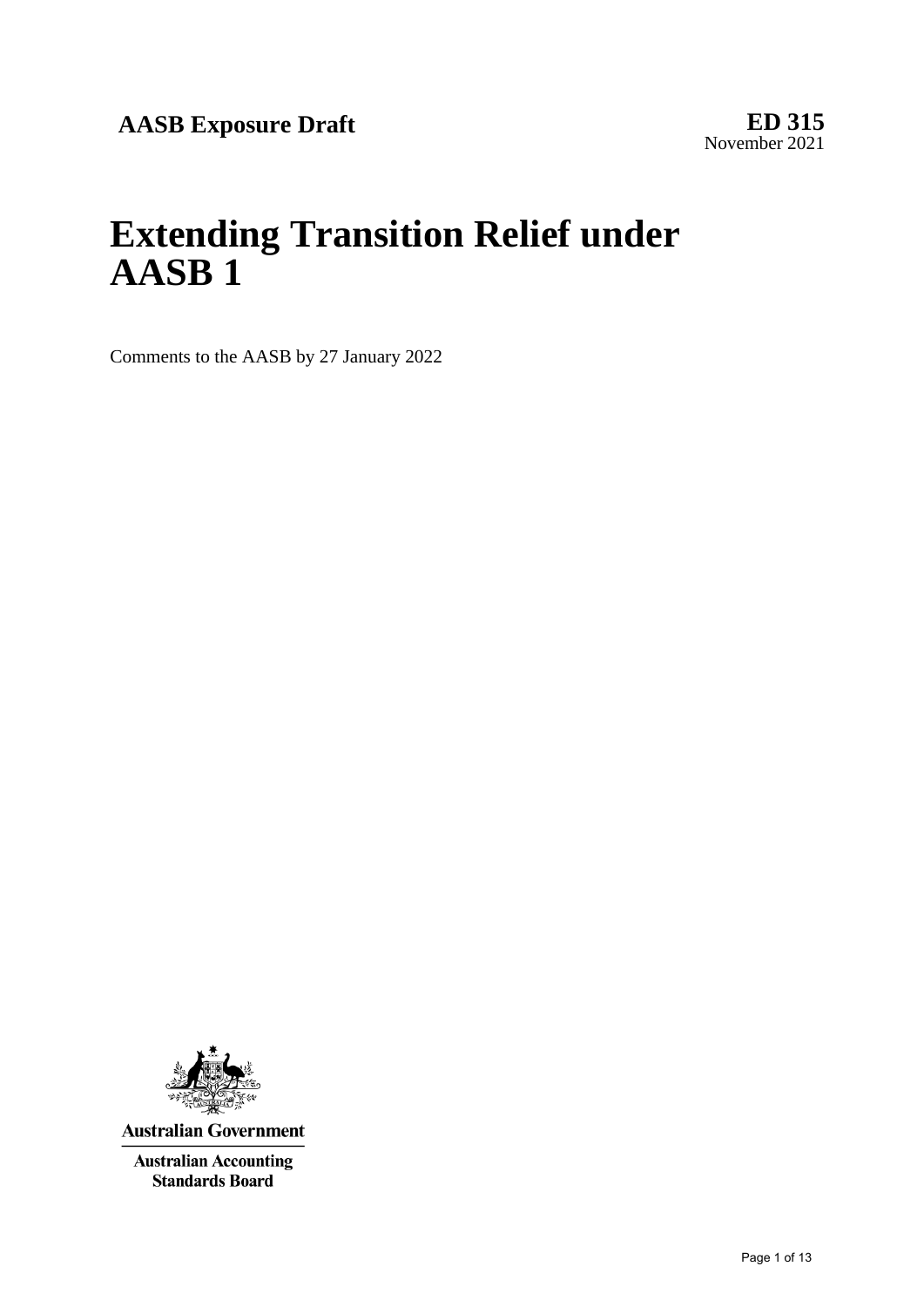# **Commenting on this AASB Exposure Draft**

Comments on this Exposure Draft are requested by 27 January 2022.

# **Formal Submissions**

Submissions should be lodged online via the "Current Projects – Open for Comment" page of the AASB website (www.aasb.gov.au/current-projects/open-for-comment) as a PDF document and, if possible, a Word document (for internal use only).

# **Other Feedback**

Other feedback is welcomed and may be provided via the following methods:

E-mail:  $\frac{\text{standard} @ \text{aasb.gov.au}}{\text{Phone:}}$ (03) 9617 7600

All submissions on possible, proposed or existing financial reporting requirements, or on the standard-setting process, will be placed on the public record unless the Chair of the AASB agrees to submissions being treated as confidential. The latter will occur only if the public interest warrants such treatment.

#### **COPYRIGHT**

© Commonwealth of Australia 2021

This work is copyright. Apart from any use as permitted under the *Copyright Act 1968*, no part may be reproduced by any process without prior written permission. Reproduction within Australia in unaltered form (retaining this notice) is permitted for personal and non-commercial use subject to the inclusion of an acknowledgment of the source. Requests and enquiries concerning reproduction and rights should be addressed to The National Director, Australian Accounting Standards Board, PO Box 204, Collins Street West, Victoria 8007.

ISSN 1030-5882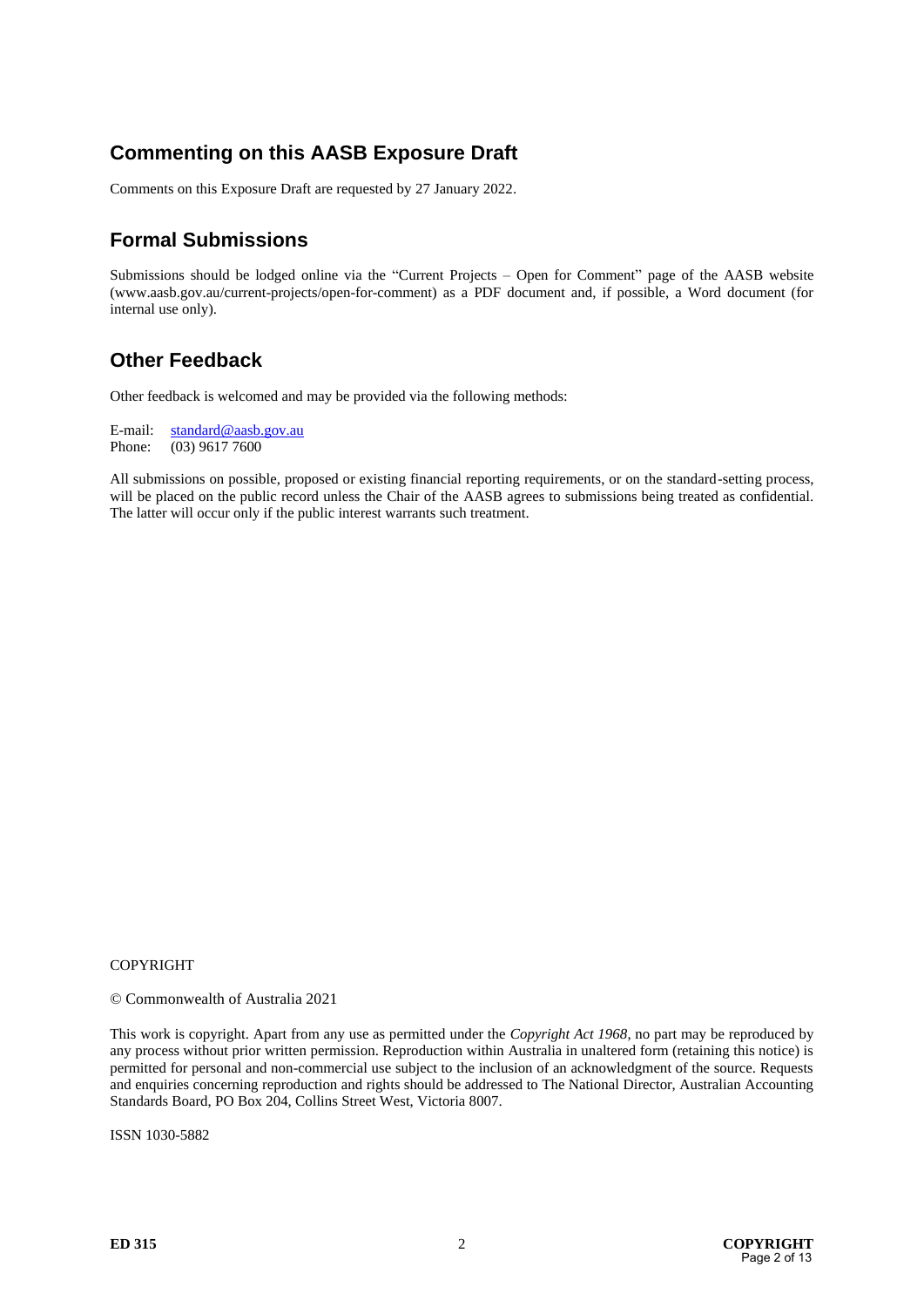# **Introduction**

# **Australian Accounting Standards**

The Australian Accounting Standards Board (AASB) develops, issues and maintains Australian Accounting Standards.

The AASB is a Commonwealth entity under the *Australian Securities and Investments Commission Act 2001*. AASB 1053 *Application of Tiers of Australian Accounting Standards* explains the two tiers of Australian Accounting Standards.

# **Exposure Drafts**

The publication of an Exposure Draft is part of the due process the AASB follows before making a new Australian Accounting Standard or amending an existing one. Exposure Drafts are designed to seek public comment on the AASB's proposals for new Australian Accounting Standards or amendments to existing Standards.

#### **Why we are making these proposals**

For periods beginning on or after 1 July 2021, certain for-profit-private sector entities can no longer apply the reporting entity concept or prepare special purpose financial statements (SPFS) when the financial statements are required to comply with Australian Accounting Standards or when legislation requires the financial statements to comply with accounting standards. This follows the issue of AASB 2020-2 *Amendments to Australian Accounting Standards – Removal of Special Purpose Financial Statements for Certain For-Profit Private Sector Entities*. Instead, entities within the scope of AASB 2020-2 will be required to prepare general purpose financial statements (GPFS). Some of these entities may also be required to prepare consolidated financial statements for the first time, if they historically applied the exemption in AASB 10 *Consolidated Financial Statements* that did not require the presentation of consolidated financial statements when neither the parent entity nor the group was a reporting entity.

# **Optional exemption relating to the measurement of the assets and liabilities of subsidiaries, associates and joint ventures**

One subset of entities affected by the removal of SPFS is foreign-controlled proprietary companies. Historically, many of these entities have prepared SPFS. However, they are required to prepare GPFS for the first time for periods beginning on or after 1 July 2021. In many cases, these entities are subsidiaries of an overseas parent that prepares consolidated financial statements that include information about the entity and comply with International Financial Reporting Standards (IFRS Standards).

The Board noted that AASB 1 *First-time Adoption of Australian Accounting Standards* contains an optional exemption that permits a subsidiary that becomes a first-time adopter later than its parent to measure its assets and liabilities at the carrying amounts that would be included in the parent's consolidated financial statements. However, the exemption is currently available under AASB 1 only where the entity's parent has adopted Australian Accounting Standards and cannot be applied where the parent instead adopted IFRS Standards.

The Board received feedback from stakeholders that being able to use the information included in their overseas parent's IFRS Standards-compliant financial statements when preparing GPFS for the first time would provide a less costly approach to the transition of such subsidiaries to GPFS while supporting high-quality financial reporting by the subsidiary.

Therefore, the Board decided to propose an amendment to AASB 1 to allow subsidiaries to apply the exemption in AASB 1 where their parent has adopted either Australian Accounting Standards or IFRS Standards. The exemption is available to for-profit private sector entities affected by AASB 2020-2 as well as to other for-profit entities and not-forprofit entities.

## **Entities transitioning to consolidated Tier 2 Simplified Disclosures financial statements**

Another subset of entities affected by the removal of the reporting entity concept is entities that were preparing unconsolidated GPFS (Tier 2 – Reduced Disclosure Requirements). That is, the GPFS complied with all the recognition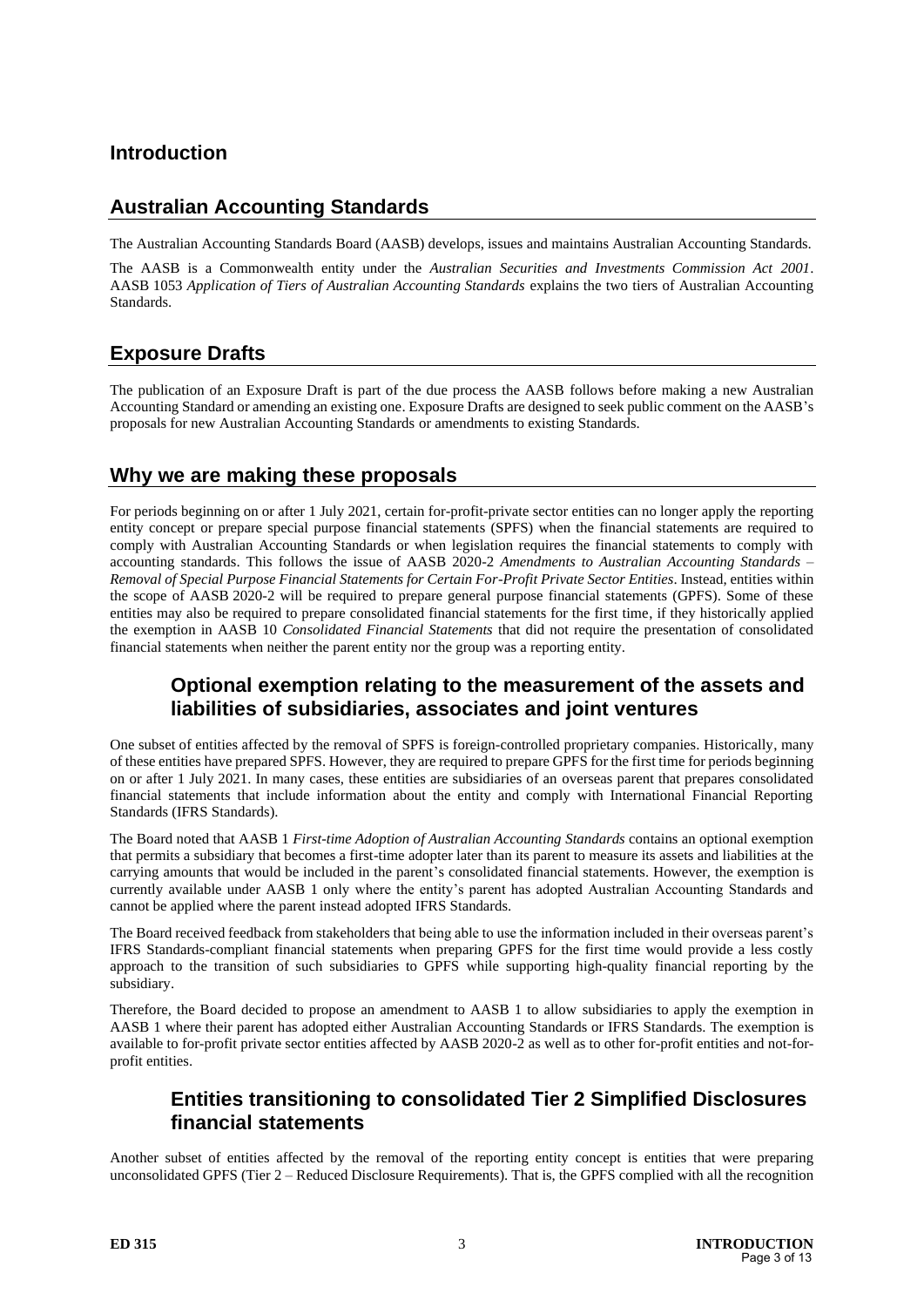and measurement requirements in Australian Accounting Standards without presenting consolidated financial statements, in accordance with an exemption in AASB 10. This includes some Significant Global Entities (SGEs).

SGEs are required to prepare GPFS to comply with their SGE obligations to the Australian Taxation Office (ATO). However, some SGEs maintained they were non-reporting entities and therefore, if a parent entity, continued to apply the exemption in AASB 10 that did not require the presentation of consolidated financial statements if neither the parent entity nor the group was a reporting entity. The Board understands that this approach was acknowledged as an available option in ATO guidance.

However, as the 'reporting entity' definition in Australian Accounting Standards no longer applies to certain for-profit private sector entities, including SGEs, for periods beginning on or after 1 July 2021, these entities can no longer apply the consolidation exemption in AASB 10. Instead, they will be required to prepare consolidated financial statements for the first time.

As outlined above, these entities were not required to present consolidated financial statements in prior periods, so their most recent Tier 2 GPFS complied with all relevant recognition and measurement requirements in Australian Accounting Standards. Therefore, these entities are not permitted to apply AASB 1 when preparing consolidated GPFS for the first time for periods beginning on or after 1 July 2021.

However, the Board noted that AASB 1053 (paragraph 18A(b)) allows entities that were preparing SPFS on the same basis – that is, their SPFS complied with all the recognition and measurement requirements in Australian Accounting Standards without presenting consolidated financial statements, on the basis that neither the parent nor the group was a reporting entity – to apply AASB 1, including the relief for the first-time preparation of consolidated financial statements set out in Appendix C, to their transition to Tier 2 GPFS.

Therefore, the Board decided to propose extending the transition relief to also allow for-profit private sector entities transitioning from unconsolidated Tier 2 – Reduced Disclosure Requirements GPFS to consolidated Tier 2 – Simplified Disclosures GPFS to apply AASB 1 when preparing consolidated financial statements for the first time.

#### **What we are proposing**

This Exposure Draft proposes amendments to:

- (a) AASB 1 – to allow a subsidiary preparing GPFS for the first time to apply the optional exemption in paragraph D16(a) and measure its assets and liabilities at the carrying amounts that would be included in the parent's consolidated financial statements where the parent has already adopted either Australian Accounting Standards or IFRS Standards; and
- $(b)$ AASB 1053 – to allow for-profit private sector entities transitioning from unconsolidated Tier 2 – Reduced Disclosure Requirements GPFS to consolidated Tier 2 – Simplified Disclosures GPFS to apply AASB 1 when preparing consolidated financial statements for the first time.

# **Application date**

It is proposed that the amendments would apply to annual periods ending on or after 30 June 2022, with earlier application permitted.

#### **What happens next**

The AASB will consider feedback on this Exposure Draft at future meetings and based on the information received will determine whether the proposals should form the basis of the Amending Standard, with or without amendment. Depending on the nature and extent of the feedback, the AASB may publish a Fatal-Flaw Review Draft to enable further consultation with stakeholders.

## **We need your feedback**

Comments are invited on any of the proposals in this Exposure Draft by 27 January 2022. Submissions play an important role in the decisions that the AASB will make in regard to a Standard. The AASB would prefer that respondents express a clear overall opinion on whether the proposals, as a whole, are supported and that this opinion be supplemented by detailed comments, whether supportive or otherwise, on the major issues. The AASB regards supportive and nonsupportive comments as essential to a balanced review of the issues and will consider all submissions, whether they address some or all specific matters, additional issues or only one issue (whether an issue specifically identified below or another issue).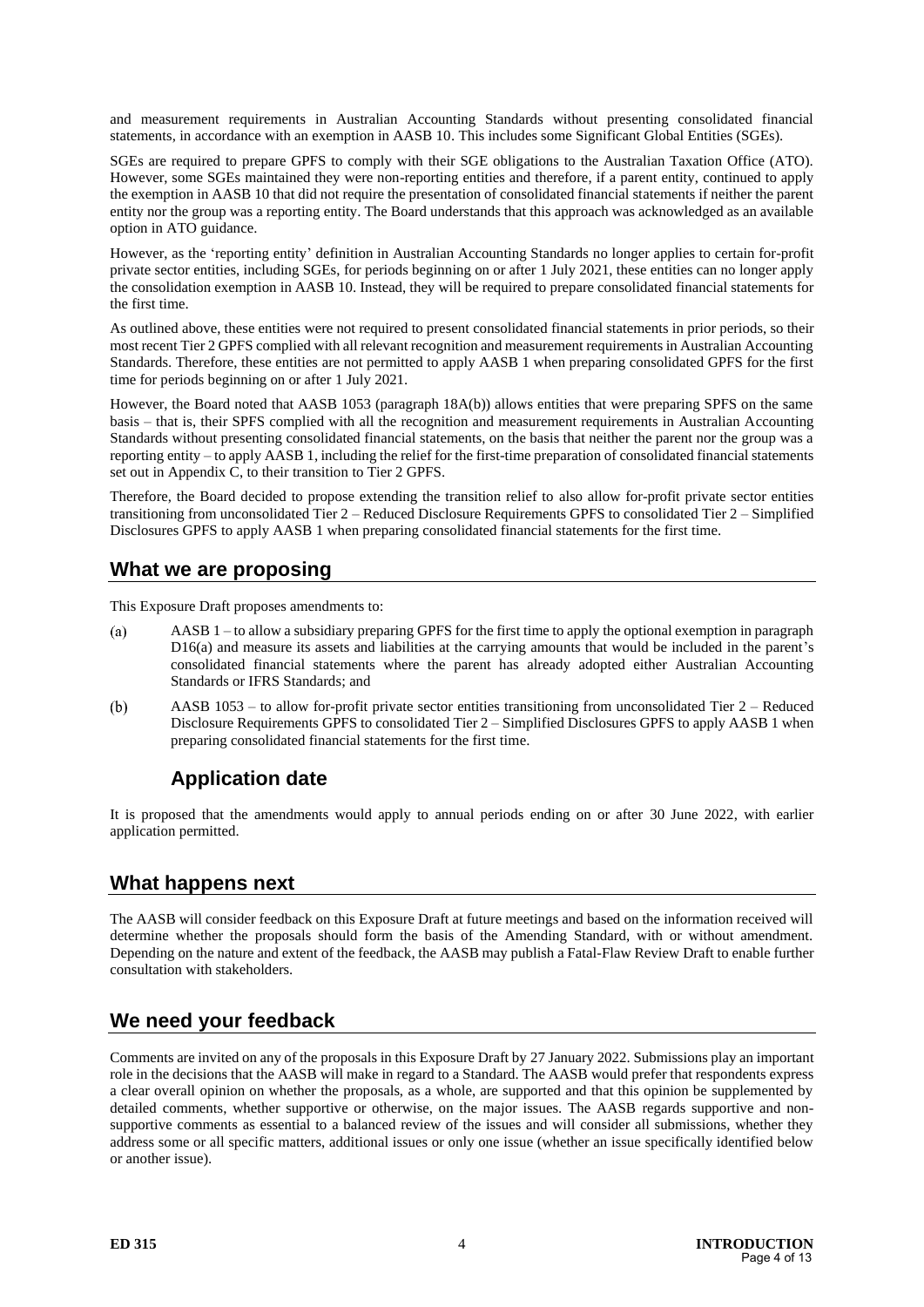# **Specific matters for comment**

The AASB would particularly value comments on the following:

- 1. Do you agree with the proposed amendments to AASB 1 and AASB 1053? If you disagree, please explain why.
- 2. Do you think any unintended consequences might arise from the proposed amendments? If yes, please explain what they are.
- 3. Do you have any other comments on the proposals?

## **General matters for comment**

The AASB would also particularly value comments on the following general matters:

- 4. Whether the *AASB For-Profit Entity Standard-Setting Framework* and the *AASB Not-for-Profit Entity Standard-Setting Framework* have been applied appropriately in developing the proposals in this Exposure Draft?
- 5. Whether there are any regulatory issues or other issues arising in the Australian environment that may affect the implementation of the proposals?
- 6. Whether the proposals create any auditing or assurance challenges?
- 7. Whether, overall, the proposals would result in financial statements that would be useful to users?
- 8. Whether the proposals are in the best interests of the Australian economy?
- 9. Unless already provided in response to specific matters for comment above, the costs and benefits of the proposals relative to the current requirements, whether quantitative (financial or non-financial) or qualitative? In relation to quantitative financial costs, the AASB is particularly seeking to know the nature(s) and estimated amount(s) of any expected incremental costs, or cost savings, of the proposals relative to the existing requirements.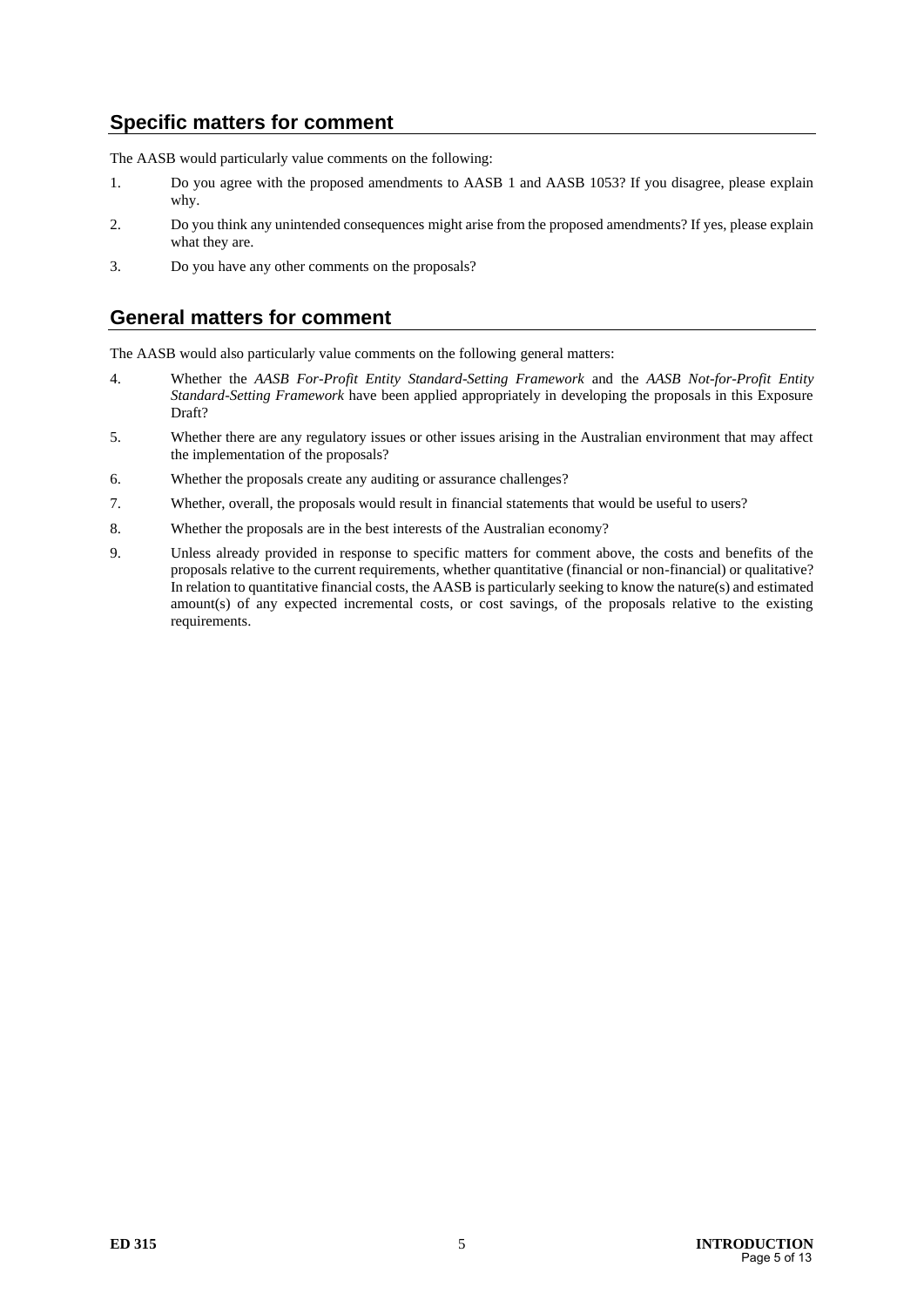# **Contents**

PREFACE

#### **[DRAFT] ACCOUNTING STANDARD AASB 2022-X** *AMENDMENTS TO AUSTRALIAN ACCOUNTING STANDARDS – EXTENDING TRANSITION RELIEF UNDER AASB 1*

|                                                   | from paragraph |
|---------------------------------------------------|----------------|
| <b>OBJECTIVE</b>                                  |                |
| <b>APPLICATION</b>                                | $2^{\circ}$    |
| AMENDMENTS TO AASB 1                              |                |
| <b>AMENDMENTS TO AASB 1053</b>                    | -6             |
| <b>COMMENCEMENT OF THE LEGISLATIVE INSTRUMENT</b> | ៗ              |

#### **[DRAFT] BASIS FOR CONCLUSIONS**

[Draft] Australian Accounting Standard AASB 2022-X *Amendments to Australian Accounting Standards – Extending Transition Relief under AASB 1* is set out in paragraphs 1 – 7. All the paragraphs have equal authority.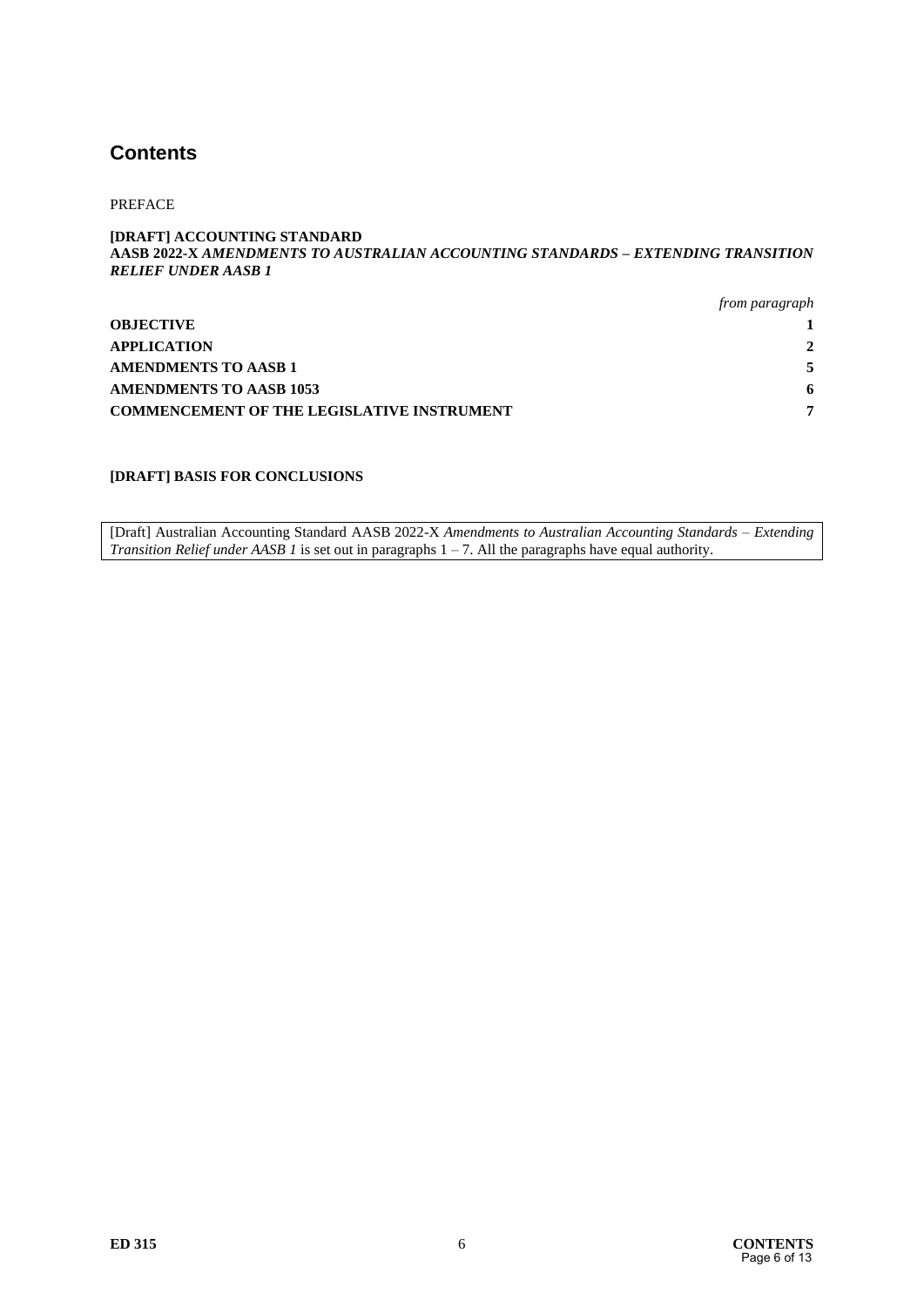# **Preface**

# **Standards amended by AASB 2022-X**

This [draft] Standard makes amendments to AASB 1 *First-time Adoption of Australian Accounting Standards* (July 2015) and AASB 1053 *Application of Tiers of Australian Accounting Standards* (June 2010).

# **Main features of this Standard**

#### **Main requirements**

This Exposure Draft proposes amendments to:

- AASB 1 to allow a subsidiary preparing general purpose financial statements for the first time to apply the  $(a)$ optional exemption in paragraph D16(a) and measure its assets and liabilities at the carrying amounts that would be included in the parent's consolidated financial statements where the parent has already adopted either Australian Accounting Standards or International Financial Reporting Standards (IFRS Standards); and
- $(b)$ AASB 1053 – to allow for-profit private sector entities transitioning from unconsolidated Tier 2 – Reduced Disclosure Requirements general purpose financial statements to consolidated Tier 2 – Simplified Disclosures general purpose financial statements to apply AASB 1 when preparing consolidated financial statements for the first time.

# **Application date**

This [draft] Standard applies to annual periods ending on or after … [30 June 2022], with earlier application permitted.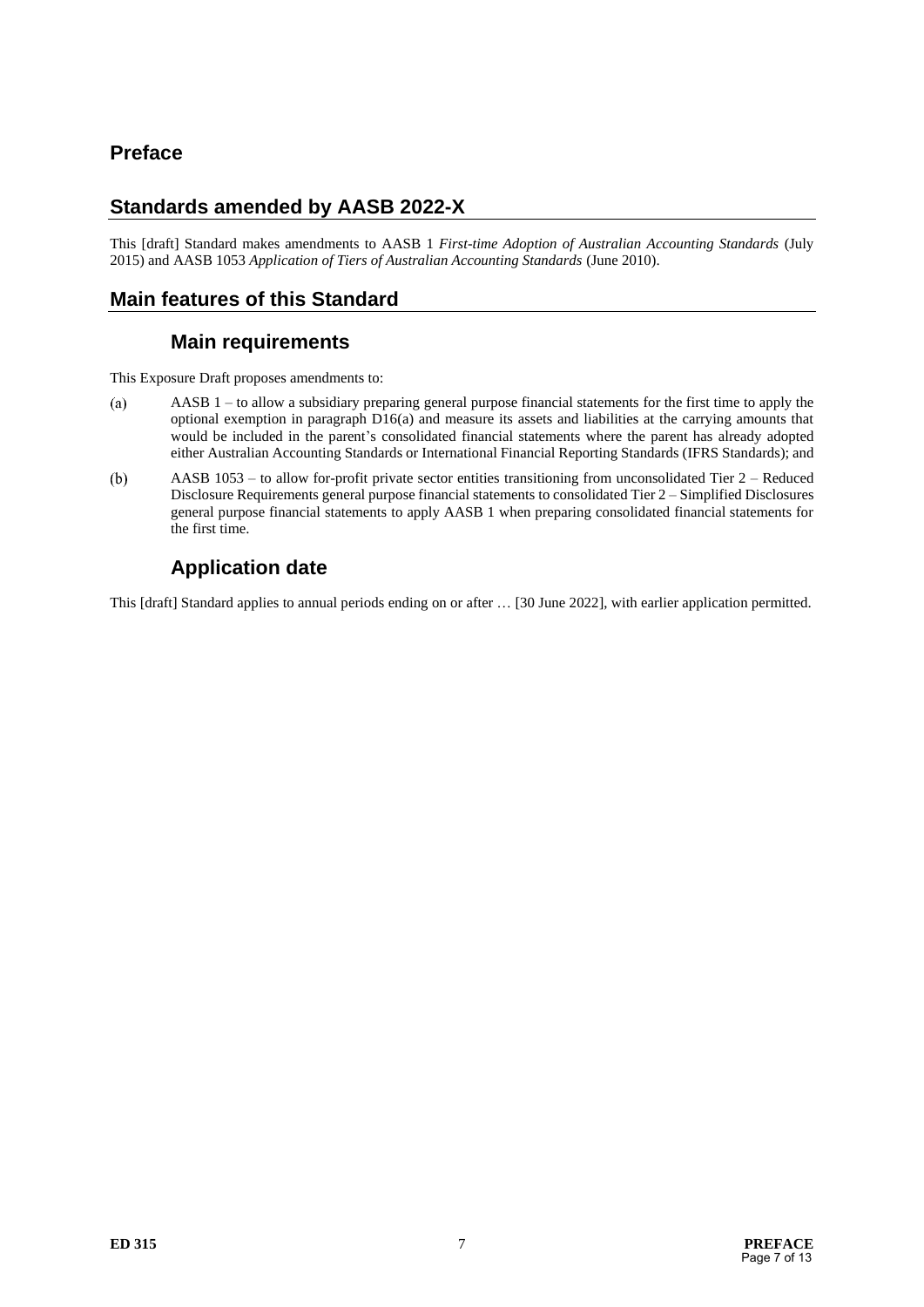# **[Draft] Accounting Standard AASB 2022-X**

The Australian Accounting Standards Board makes Accounting Standard AASB 2022-X *Amendments to Australian Accounting Standards – Extending Transition Relief under AASB 1* under section 334 of the *Corporations Act 2001*.

Dated … [date] Chair – AASB

Keith Kendall

## **[Draft] Accounting Standard AASB 2022-X** *Amendments to Australian Accounting Standards – Extending Transition Relief under AASB 1*

#### **Objective**

1 This Standard amends:

- $(a)$ AASB 1 *First-time Adoption of Australian Accounting Standards*, to allow a subsidiary preparing general purpose financial statements for the first time to apply the optional exemption in paragraph D16(a) and measure its assets and liabilities at the carrying amounts that would be included in the parent's consolidated financial statements where the parent has already adopted either Australian Accounting Standards or International Financial Reporting Standards (IFRS Standards); and
- $(b)$ AASB 1053 *Application of Tiers of Australian Accounting Standards*, to allow for-profit private sector entities transitioning from unconsolidated Tier 2 – Reduced Disclosure Requirements general purpose financial statements to consolidated Tier 2 – Simplified Disclosures general purpose financial statements to apply AASB 1 when preparing consolidated financial statements for the first time.

# **Application**

- 2 The amendments set out in this Standard apply to entities and financial statements in accordance with the application of the other Standards set out in AASB 1057 *Application of Australian Accounting Standards*.
- 3 This Standard applies to annual periods ending on or after … [30 June 2022]. This Standard may be applied to annual periods ending before … [30 June 2022].
- 4 This Standard uses underlining, striking out and other typographical material to identify some of the amendments to a Standard, in order to make the amendments more understandable. However, the amendments made by this Standard do not include that underlining, striking out or other typographical material. Amended paragraphs are shown with new text underlined.

## **Amendments to AASB 1**

- 5 Paragraph D16 is amended. New text is underlined.
	- D16 If a subsidiary becomes a first-time adopter later than its parent, the subsidiary shall, in its financial statements, measure its assets and liabilities at either:
		- (a) the carrying amounts that would be included in the parent's consolidated financial statements, based on the parent's date of transition to Australian Accounting Standards or IFRSs, if no adjustments were made for consolidation procedures and for the effects of the business combination in which the parent acquired the subsidiary (this election is not available to a subsidiary of an investment entity, as defined in AASB 10, that is required to be measured at fair value through profit or loss); or
		- (b) the carrying amounts required by the rest of this Standard …

## **Amendments to AASB 1053**

6 Paragraph 20A and a related heading are added after paragraph 20.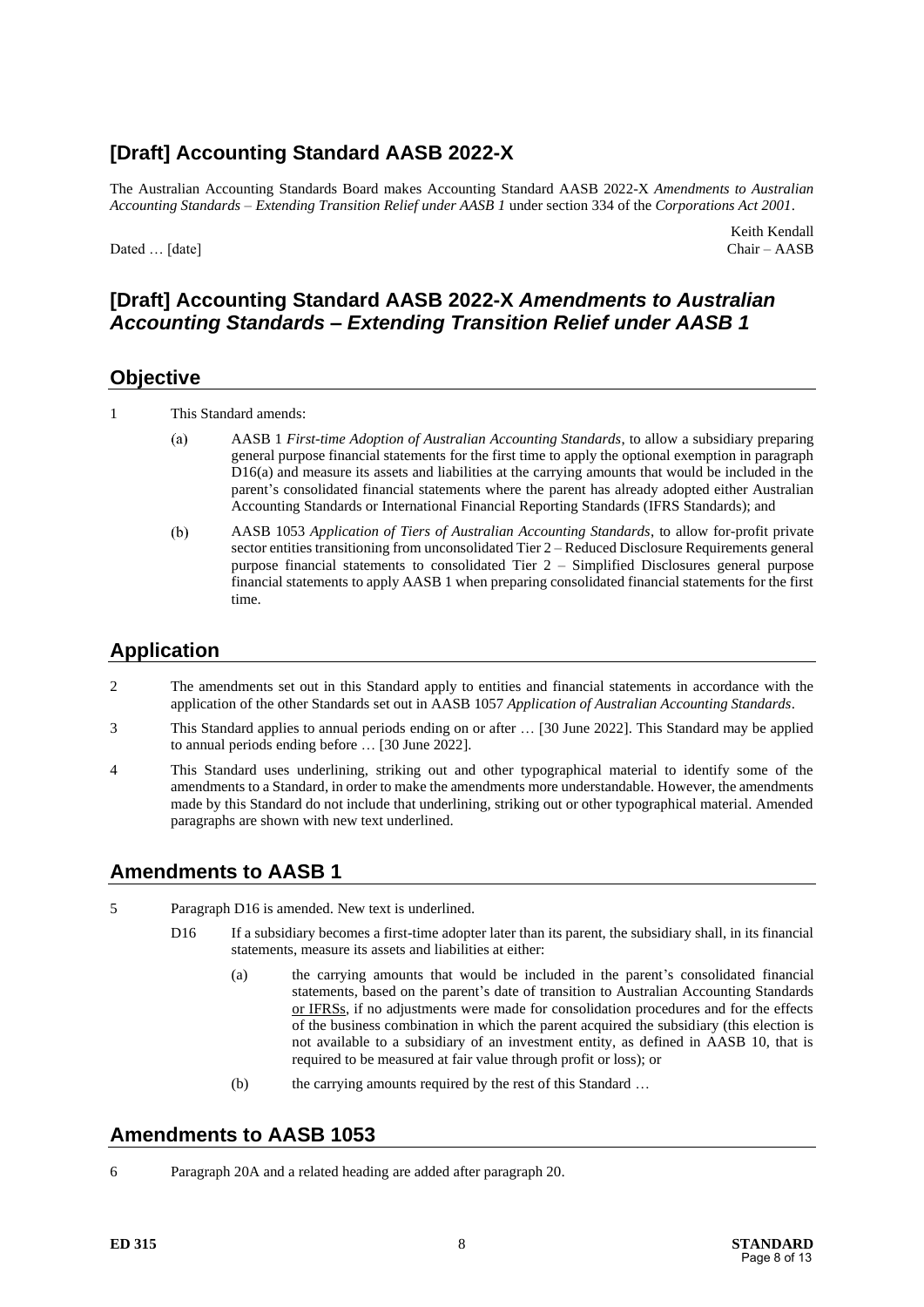#### **Reapplication of Tier 2 Reporting Requirements other than Transitioning between Tiers**

- **20A A for-profit private sector entity that:**
	- **(a) prepared its most recent previous annual financial statements in compliance with Tier 2 reporting requirements, including an explicit and unreserved statement of compliance with Tier 2 reporting requirements;**
	- **(b) did not present consolidated financial statements, on the basis that neither the parent nor the group was a reporting entity (as defined in AASB 1057); and**
	- **(c) is preparing consolidated financial statements for the first time in compliance with Tier 2 – Simplified Disclosures;**

**shall apply either:** 

- **(d) all the relevant requirements of AASB 1; or**
- **(e) Tier 2 reporting requirements directly using the requirements in AASB 108.**

#### **Commencement of the legislative instrument**

7 For legal purposes, this legislative instrument commences on … [date].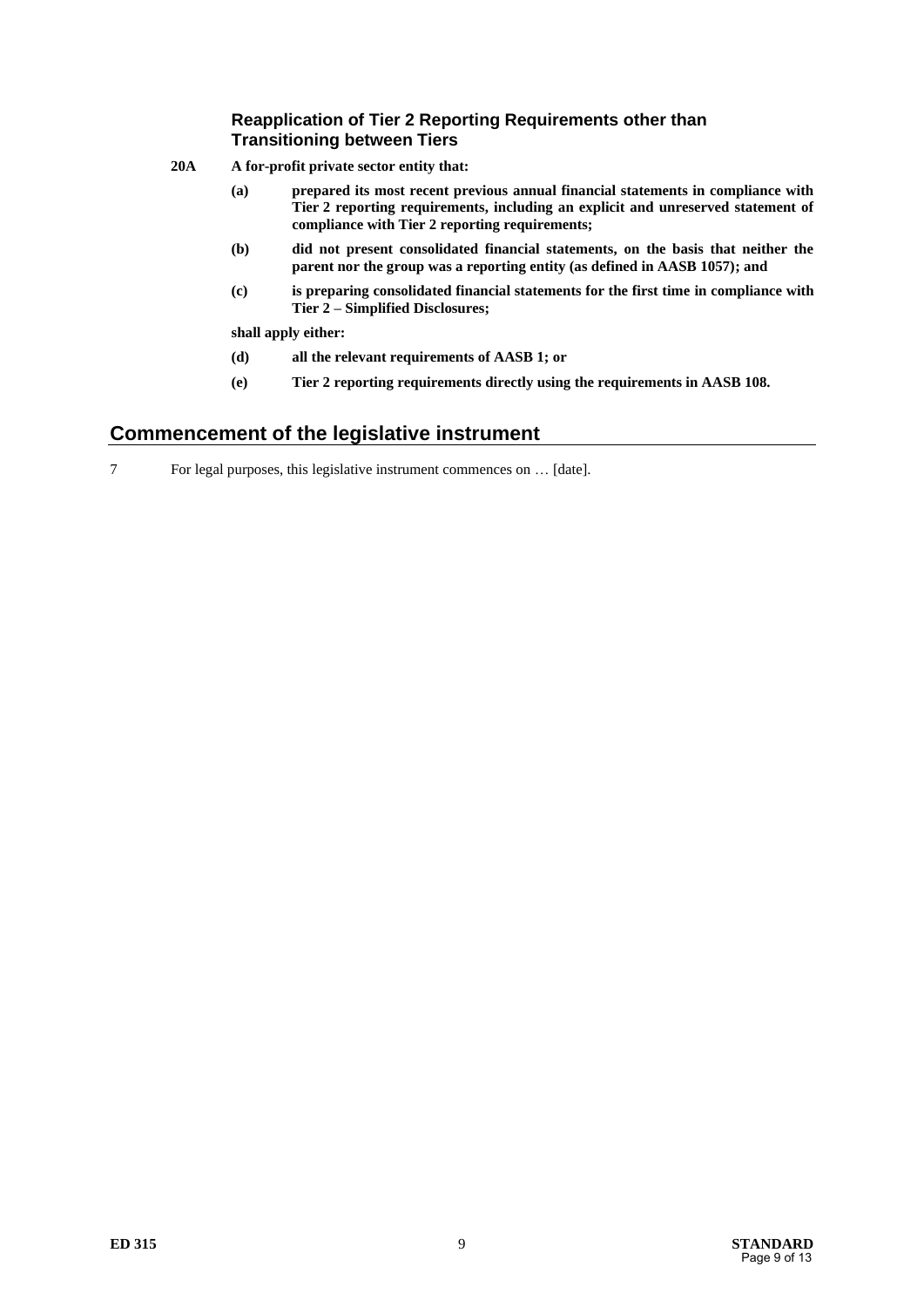# **Basis for Conclusions**

*This Basis for Conclusions accompanies, but is not part of, AASB 2022-X* Amendments to Australian Accounting Standards – Extending Transition Relief under AASB 1.

## **Introduction**

 $BC1$ This Basis for Conclusions summarises the Australian Accounting Standards Board's considerations in reaching the conclusions in this Exposure Draft. It sets out the reasons why the Board developed the Exposure Draft, the approach taken to developing the Exposure Draft and the bases for the key decisions made. In making decisions, individual Board members gave greater weight to some factors than to others.

#### **Reasons for proposing these amendments**

BC<sub>2</sub> For periods beginning on or after 1 July 2021, certain for-profit-private sector entities can no longer apply the reporting entity concept or prepare special purpose financial statements (SPFS) when the financial statements are required to comply with Australian Accounting Standards or when legislation requires the financial statements to comply with accounting standards. This follows the issue of AASB 2020-2 *Amendments to Australian Accounting Standards – Removal of Special Purpose Financial Statements for Certain For-Profit Private Sector Entities*. Instead, entities within the scope of AASB 2020-2 will be required to prepare general purpose financial statements (GPFS). In addition, some of these entities may also be required to prepare consolidated financial statements for the first time if they historically applied the exemption in AASB 10 *Consolidated Financial Statements* that did not require the presentation of consolidated financial statements when neither the parent entity nor the group was a reporting entity.

## **Optional exemption relating to the measurement of the assets and liabilities of subsidiaries, associates and joint ventures**

- $BC3$ One subset of entities affected by the removal of special purpose financial statements (SPFS) is foreigncontrolled proprietary companies. Historically, many of these entities have prepared SPFS. However, they are required to prepare GPFS for the first time for periods beginning on or after 1 July 2021.
- $BC4$ When preparing their SPFS, these entities may or may not have complied with the recognition and measurement requirements in Australian Accounting Standards and may or may not have presented consolidated financial statements.
- $BC5$ AASB 1053 *Application of Tiers of Australian Accounting Standards* provides transition relief for entities transitioning from SPFS to Tier 2 GPFS. The transition relief allows entities to apply either AASB 1 *Firsttime Adoption of Australian Accounting Standards* or AASB 108 *Accounting Policies, Changes in Accounting Estimates and Errors* to the transition.
- BC<sub>6</sub> In principle, AASB 1 requires the retrospective application of all Australian Accounting Standards on transition to Australian Accounting Standards. However, AASB 1 establishes two categories of exceptions to this principle:
	- (a) mandatory exceptions that prohibit the retrospective application of some aspects of other Australian Accounting Standards; and
	- (b) optional exemptions from some requirements of other Australian Accounting Standards.
- BC7 AASB 1 paragraph D16(a) contains an optional exemption that permits a subsidiary that becomes a first-time adopter later than its parent to measure its assets and liabilities at the carrying amounts that would be included in the parent's consolidated financial statements. However, the exemption in paragraph D16(a) can only be applied where a parent entity has adopted Australian Accounting Standards and not where a parent entity has adopted IFRS Standards. This is the case even where compliance with IFRS Standards by the parent entity would result in the same outcome as compliance with Australian Accounting Standards.
- BC<sub>8</sub> In many cases, affected foreign-controlled proprietary entities are subsidiaries of an overseas parent that prepares consolidated financial statements that include information about the entity and comply with IFRS Standards.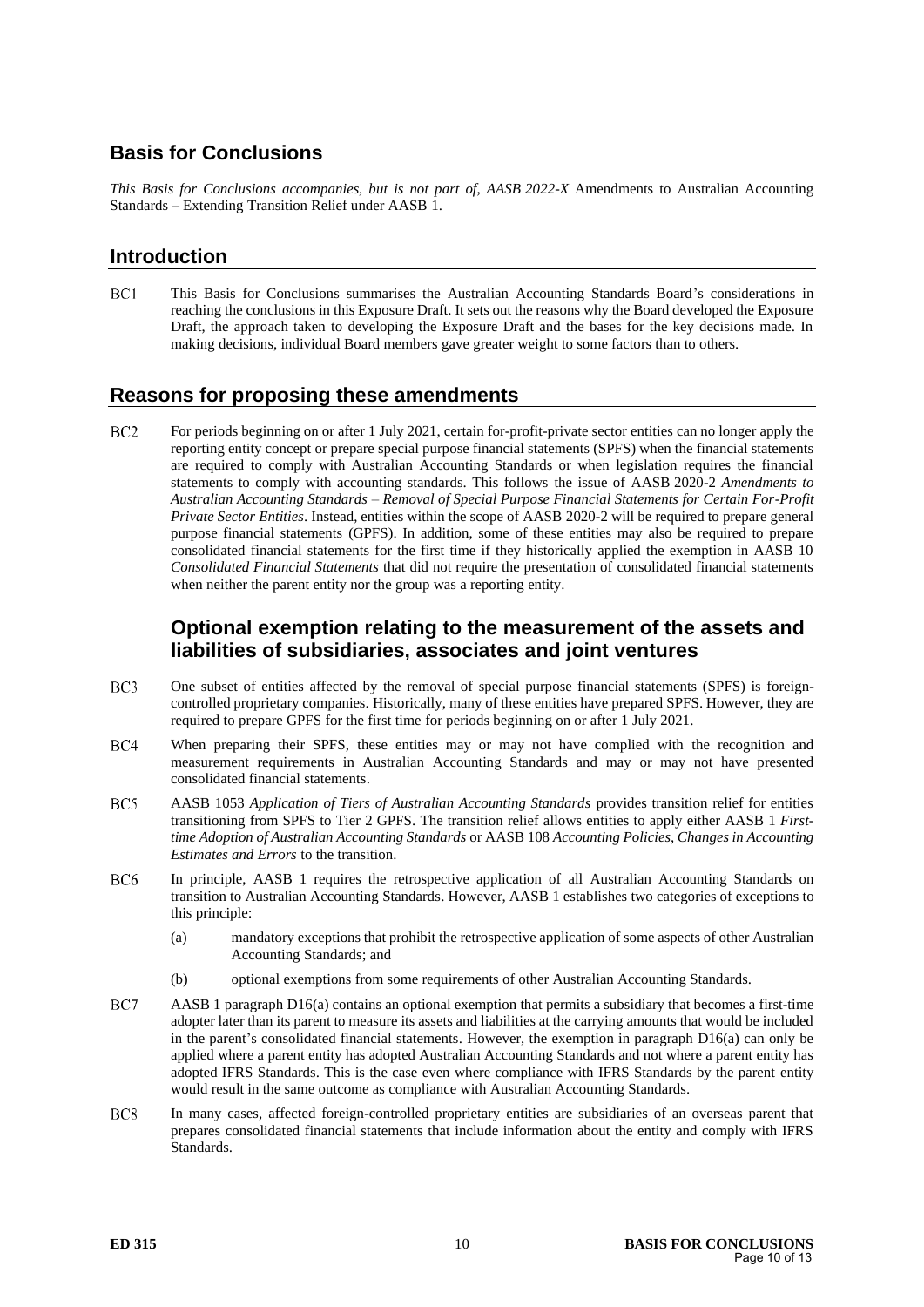- $BC9$ The Board received feedback from stakeholders that being able to use the information included in their overseas parent's IFRS Standards-compliant consolidated financial statements when preparing GPFS for the first time would provide a less costly approach to the transition of such subsidiaries to GPFS. For example:
	- (a) the entity would not need to remeasure its assets and liabilities at its date of transition to Australian Accounting Standards;
	- (b) the entity would not need to apply AASB 1 to any historical business combinations; and
	- (c) the entity would not need to apply Australian Accounting Standards retrospectively where required by certain Australian Accounting Standards (e.g. AASB 16 *Leases*, if a modified retrospective approach to transition is adopted).

Instead, the entity would use the information already included in the overseas parent's consolidated financial statements.

- **BC10** Further, in many cases, it is expected that IFRS Standards-compliant information for the entity is already being prepared and possibly audited to assist the overseas parent in preparing its consolidated financial statements. If prepared, this information would be based on the parent's date of transition to IFRS Standards. Using this information would mean the entity would not be required to keep two sets of records – one based on the parent entity's date of transition to IFRS Standards for consolidation purposes and another based on the entity's date of transition to Australian Accounting Standards for its own reporting purposes.
- <span id="page-10-0"></span>**BC11** The Board observed that when the International Accounting Standards Board (IASB) included the optional exemption in IFRS 1 *First-time Adoption of International Financial Reporting Standards*, the objective of the exemption was to eliminate the need for subsidiaries to keep two parallel sets of records, which would be burdensome and not beneficial to users. The exemption was also expected to ease some practical problems associated with the transition to IFRS Standards. The IASB was also of the view that the exemption would not diminish the relevance and reliability of the subsidiary's financial statements because it permits a measurement that is already acceptable in accordance with IFRS Standards in the consolidated financial statements of the parent.<sup>1</sup>
- **BC12** The Board considered that the objective of the exemption would still be met if the application of AASB 1 paragraph D16(a) was extended to include circumstances where an overseas parent has adopted IFRS Standards. Therefore, the Board decided to propose an amendment to AASB 1 to allow Australian entities to apply the exemption in AASB 1 paragraph D16(a) where their parent has adopted either Australian Accounting Standards or IFRS Standards.

#### **Scope**

 $BC13$ Although the Board's initial consideration of when the optional exemption could be applied (i.e. whether the exemption could be applied where a parent had adopted IFRS Standards, instead of Australian Accounting Standards) was in the context of entities transitioning from SPFS following the issue of AASB 2020-2, the scope of the proposed amendment is not limited to for-profit private sector entities. This is because the exemption in paragraph D16(a) can be applied by any for-profit entity or not-for-profit entity that becomes a first-time adopter of Australian Accounting Standards later than its parent (subject to meeting the conditions of the exemption). The objective of the optional exemption as outlined in paragrap[h BC11](#page-10-0) applies equally to all types of entities.

#### **Entities transitioning to consolidated Tier 2 Simplified Disclosures financial statements**

- **BC14** Another subset of entities affected by the removal of the reporting entity concept is entities that were preparing unconsolidated GPFS (Tier 2 – Reduced Disclosure Requirements). That is, the GPFS complied with all the recognition and measurement requirements in Australian Accounting Standards without presenting consolidated financial statements, in accordance with an exemption in AASB 10. This includes some Significant Global Entities (SGEs).
- <span id="page-10-1"></span>**BC15** SGEs are required to prepare GPFS to comply with their SGE reporting obligations to the Australian Taxation Office (ATO). However, some SGEs that are parent entities maintained they were non-reporting entities and continued to apply the exemption in AASB 10 that did not require the presentation of consolidated financial statements if neither the parent entity nor the group was a reporting entity. The Board understands that this approach was acknowledged as an available option in ATO guidance.

<sup>1</sup> IFRS 1 Basis for Conclusions, paragraphs BC59–BC62.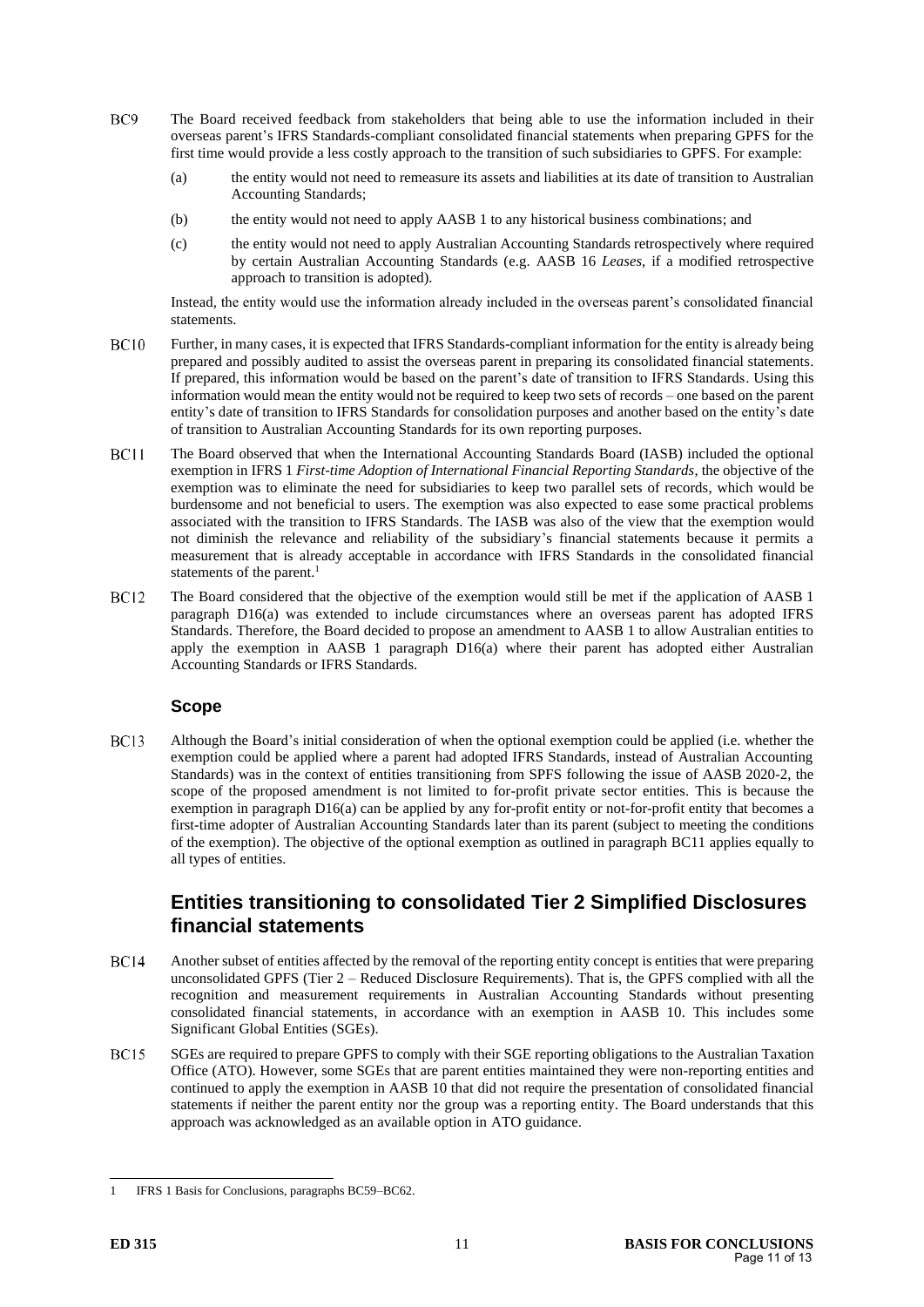- **BC16** However, as the 'reporting entity' definition in Australian Accounting Standards no longer applies to certain for-profit private sector entities, including SGEs, for periods beginning on or after 1 July 2021, these entities can no longer apply the consolidation exemption in AASB 10. Instead, they will be required to prepare consolidated financial statements for the first time.
- **BC17** As these entities were not required to present consolidated financial statements in prior periods as outlined in paragraph [BC15,](#page-10-1) their most recent Tier 2 GPFS complied with all relevant recognition and measurement requirements in Australian Accounting Standards. Therefore, these entities are not permitted to apply AASB 1 when preparing consolidated GPFS for the first time for periods beginning on or after 1 July 2021.
- **BC18** However, the Board noted that AASB 1053 (paragraph 18A(b)) allows entities that were preparing SPFS on the same basis – that is, their SPFS complied with all the recognition and measurement requirements without presenting consolidated financial statements, on the basis that neither the parent nor the group was a reporting entity – to apply AASB 1, including the relief for the first-time preparation of consolidated financial statements set out in Appendix C, to their transition to Tier 2 GPFS.
- <span id="page-11-0"></span>**BC19** The Board previously considered whether the transitional relief in paragraph 18A(b) should also be extended to entities transitioning from unconsolidated Tier 2 – Reduced Disclosure Requirements GPFS to consolidated Tier 2 – Simplified Disclosures GPFS. However, when finalising AASB 2020-2, the Board decided that it would not be appropriate to extend the transition relief at that time as the extent to which entities would be affected was unknown, although it was expected to be limited. Furthermore:
	- (a) the Board expected that such entities should already have comprehensive IFRS-compliant information available to help produce consolidated financial statements, as the entity would be reporting that information to its parent; and
	- (b) entities that were preparing SPFS instead would be required to provide new additional disclosures as well as potential changes to recognition and measurement requirements, and hence it could be argued that not having such other challenges would mean entities already preparing GPFS would have enough resources to consolidate retrospectively.<sup>2</sup>
- **BC20** Following the issue of AASB 2020-2, the Board received feedback from stakeholders expressing concern that as entities transitioning from unconsolidated Tier 2 – Reduced Disclosure Requirements GPFS to consolidated Tier 2 – Simplified Disclosures GPFS are unable to apply AASB 1, there is no specific guidance in Australian Accounting Standards to explain the basis on which their first consolidated financial statements should be prepared. Therefore, Australian Accounting Standards could be read to require such entities to apply the consolidation requirements fully retrospectively. Stakeholders were concerned about this, based on their view that many of these entities do not have sufficient information to retrospectively consolidate as information might be prepared at a higher group level that is not relevant at the level of the ultimate Australian parent entity. Further, stakeholders were also concerned about the ability for comparative information to be audited retrospectively.
- $BC21$ Although the Board previously considered this matter as noted in paragrap[h BC19,](#page-11-0) as the subsequent feedback is inconsistent with the Board's expectations, the Board decided to propose extending the transition relief to also allow entities transitioning from unconsolidated Tier 2 – Reduced Disclosure Requirements GPFS to consolidated Tier 2 – Simplified Disclosures GPFS to apply AASB 1 when preparing consolidated financial statements for the first time.
- **BC22** The Board acknowledged that proposing this transition relief would allow entities to potentially restate previously recognised amounts in accordance with AASB 1, even though the previous Tier 2 – Reduced Disclosure Requirements GPFS complied with all recognition and measurement requirements without presenting consolidated financial statements. However, the Board noted that this outcome is consistent with the application of the relief available in AASB 1053 paragraph 18A(b) for entities that were preparing SPFS on the same basis (i.e. their SPFS complied with all the recognition and measurement requirements, without presenting consolidated financial statements, on the basis that neither the parent nor the group was a reporting entity).

#### **Scope**

 $BC23$ Although both for-profit and not-for-profit (NFP) entities are affected by the replacement of Tier 2 – Reduced Disclosure Requirements with Tier  $2 -$  Simplified Disclosures, NFP entities are not affected by the removal of SPFS and the reporting entity definition in Australian Accounting Standards at this stage. Therefore, NFP entities can continue to consider themselves to be non-reporting entities and prepare single entity Tier 2 – Simplified Disclosure GPFS, applying the exemption in AASB 10 if relevant.

<sup>2</sup> AASB 2020-2 paragraph BC142